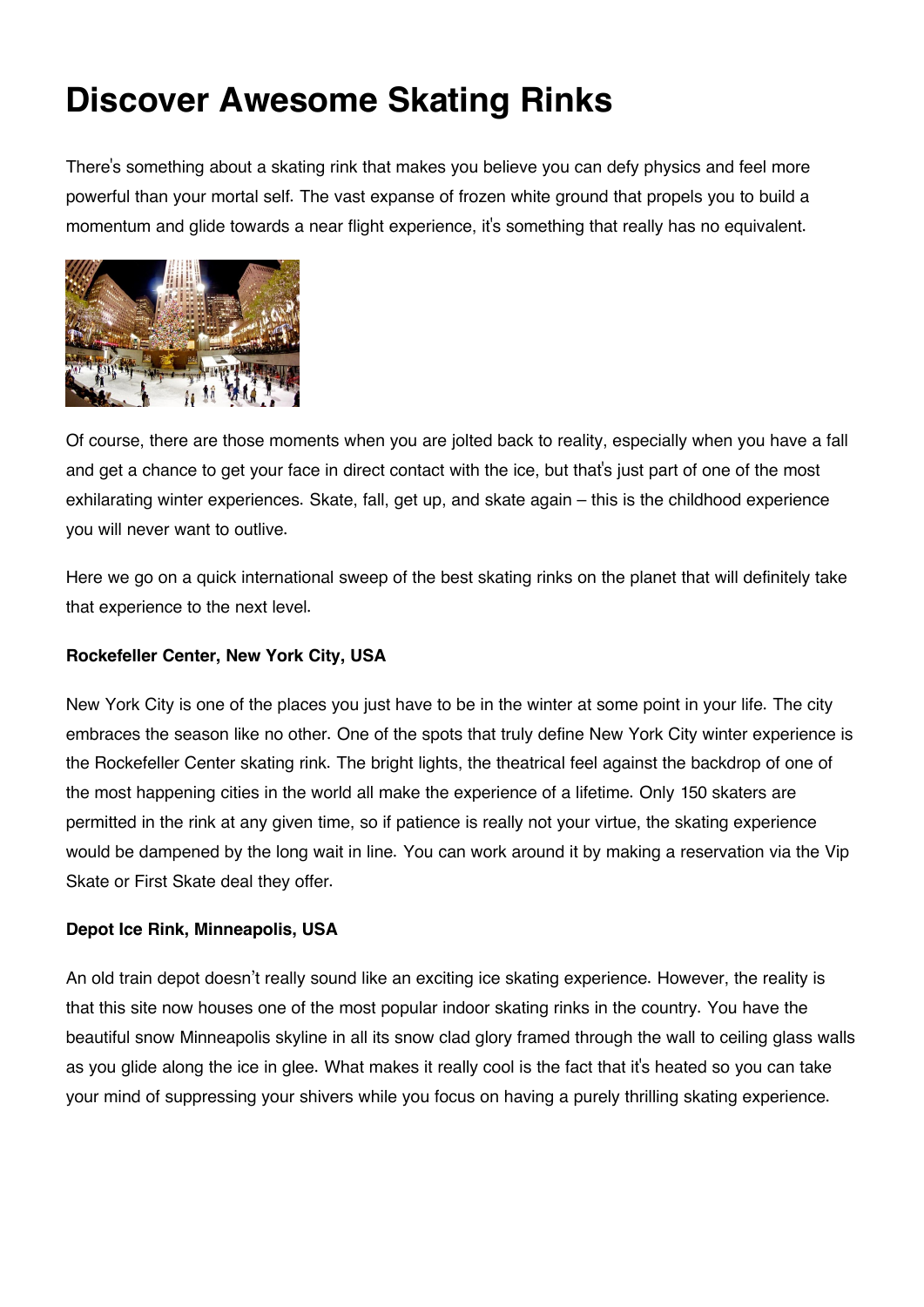

## **Rideau Canal Skateway, Ottawa, Canada**

Worried about confined spaces? Think your local ice rink is too crowded for you to make your moves? Escape to Canada and land on the world's largest naturally formed ice rink at the Rideau Canal Skateway. We're talking about a 4.8-mile stretch of pristine ice. The skateway has all the provisions you would expect from any standard skating rink in the world. From bathrooms, changing rooms, skate rentals, and regularly maintained ice, there's really nothing you will find wanting here. The best part is that it's absolutely free; however, they do accept donations for the upkeep. Find freedom in 1.8 million square feet of free ice.

## **Vienna Ice Dream, Vienna, Austria**

Europe definitely has its charms and when it comes to ice skating, few rinks around the world can give you the experience of skating at the Vienna Ice Dream in Austria. The 64,000 square foot square that lies in front of the city hall transforms into a fantastic rink during the winter. The amazing light arrangement makes skating at night nothing short of surreal.

## **Eiffel Tower, Paris, France**

Yes, you can actually skate on the Eiffel Tower. The first floor of the tower houses a 2000 square foot skating rink that sits almost 200 feet above the ground and gives you unbelievably amazing views of Paris. The downside is that you can't don your own skates and the upside? No skate rentals. Wearing gloves is compulsory.



## **Somerset House, London, UK**

Care for some colonial style skating? Picture this – you're flying on the ice on your skates. Suddenly you feel a bit chilly and decide to indulge yourself in some high tea. You can have it. Later on, you find yourself swirling champagne glasses and munching on truffles. Of course, you can't imagine not having a grand dinner before you decide to hang up your skates and head home. All of this comes with the special Skate Extras package at the skating rink at the Somerset House.